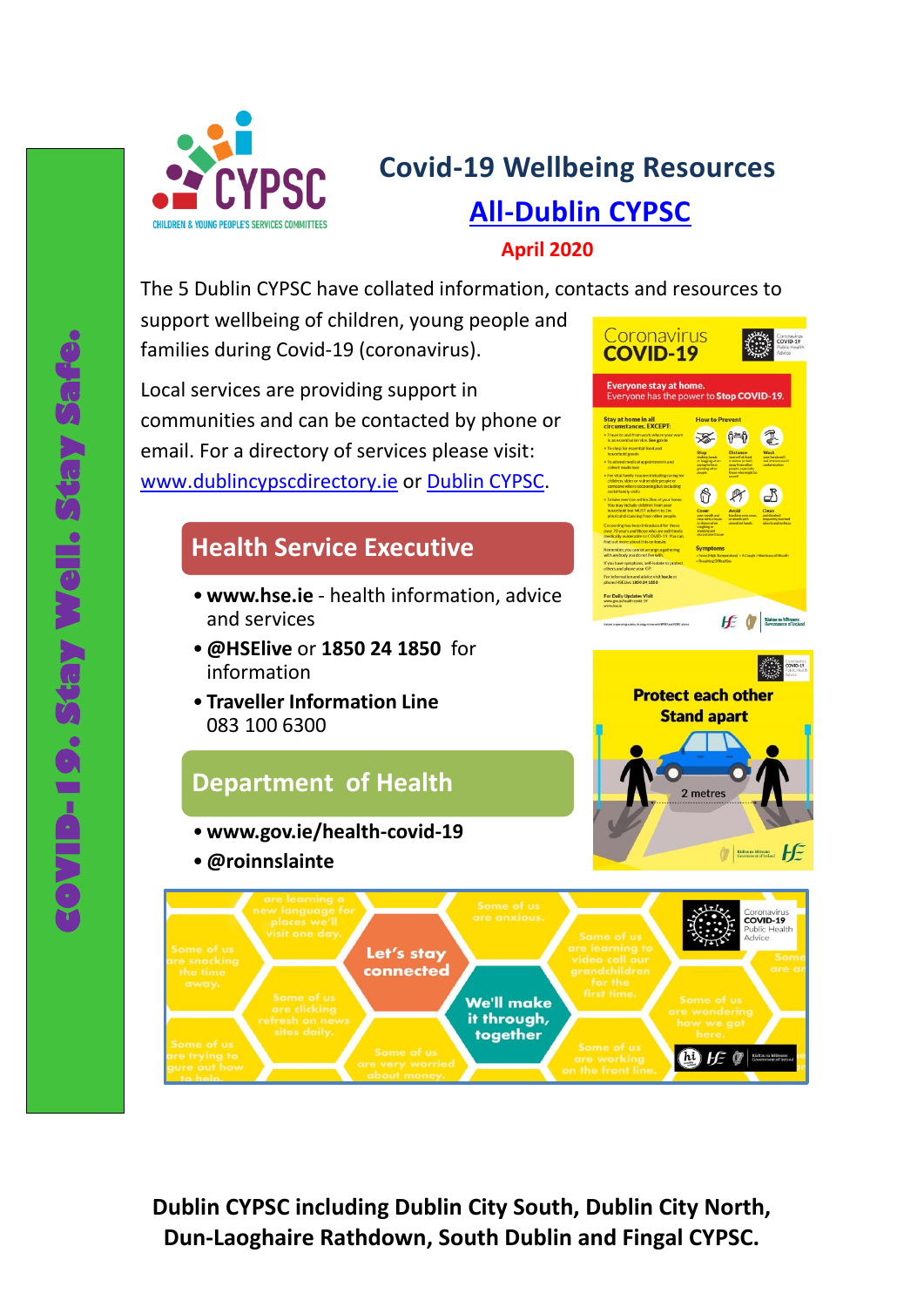## **Quick Reference for Supports for Children, Families, & Vulnerable People**

# **In an emergency, or for immediate assistance, dial 999**

#### **Tusla**

### **The Child & Family Agency**

- [www.tusla.ie](http://www.tusla.ie/) or @tusla
- [Dublin Duty Social](https://www.tusla.ie/services/child-protection-welfare/contact-a-social-worker/dublin-north-duty/)  [Work Contacts](https://www.tusla.ie/services/child-protection-welfare/contact-a-social-worker/dublin-north-duty/)
- [Report a Concern for a](https://www.tusla.ie/children-first/report-a-concern/)  [Child](https://www.tusla.ie/children-first/report-a-concern/)
- [Family Support](https://www.tusla.ie/services/family-community-support/family-support/)

**Local Authority Covid-19 Community Response Forums**

- [Dublin City Council](http://www.dublincity.ie/community-response) T: 01 222 8555
- [Fingal County Council](http://www.dublincity.ie/community-response) T: 01 890 5000
- [Dun Laoghaire-Rathdown](http://www.dublincity.ie/community-response)  [County Council](http://www.dublincity.ie/community-response) T:01 271 3199
- [South Dublin County Council](https://www.sdcc.ie/en/news/south-dublin-community-response-forum-set-up.html)  T: 1800 240519

### **Domestic Abuse Protecting Women & Children**

- [www.safeireland.ie](http://www.safeireland.ie/)
- **National Helpline**  1800 341 900





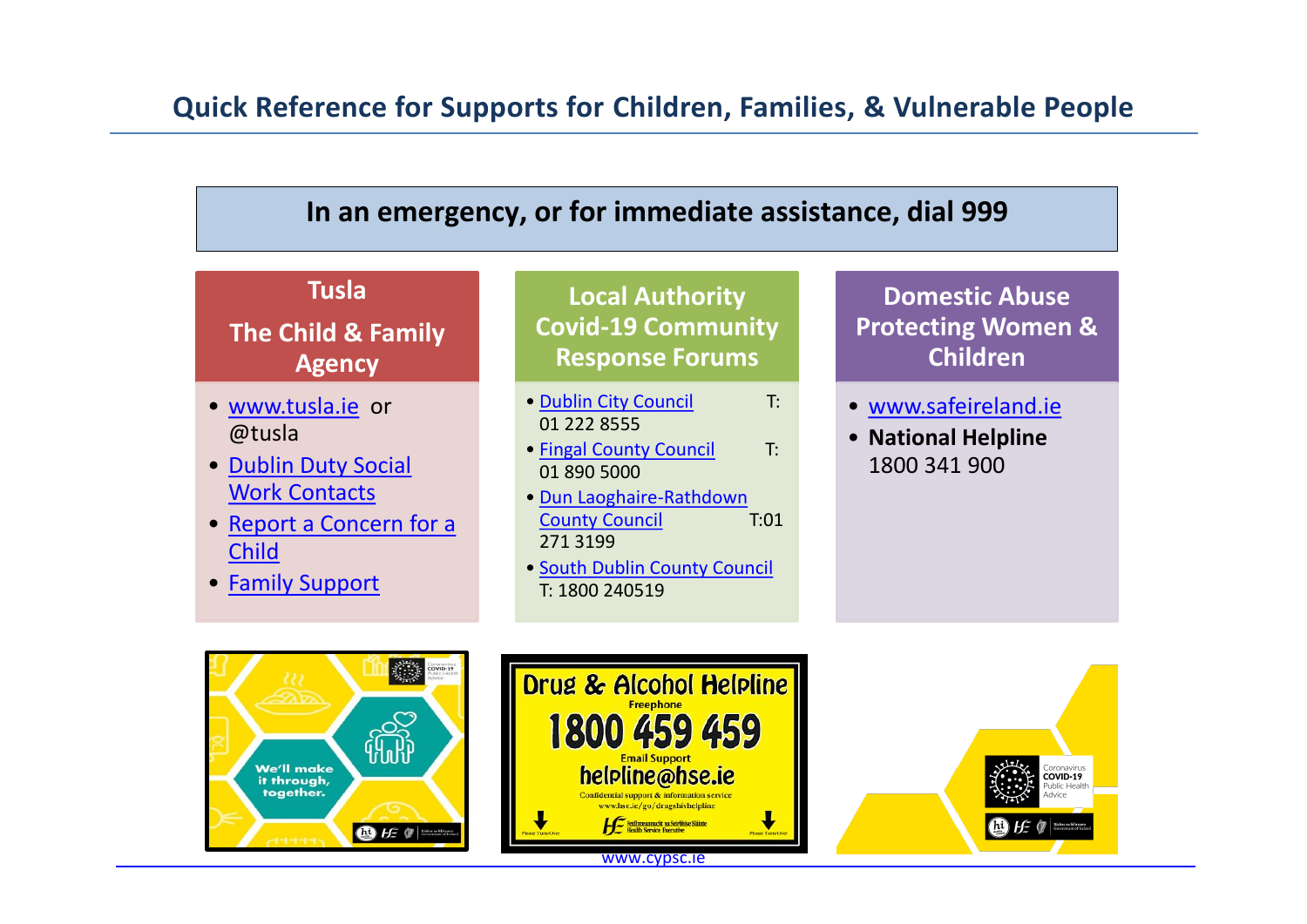|                      | <b>Mental Health Supports for Children and Young People</b><br>Contact Points for Children and Young People. See more at gov.ie/together for advice, ideas and<br>support for your physical and mental wellbeing, for all of us. Further information available at the <b>HSE</b><br>website and www.yourmentalhealth.ie. If you, or someone else needs immediate assistance, dial<br>999 or 112. |                                                                                                                                                                                                                        |  |  |
|----------------------|--------------------------------------------------------------------------------------------------------------------------------------------------------------------------------------------------------------------------------------------------------------------------------------------------------------------------------------------------------------------------------------------------|------------------------------------------------------------------------------------------------------------------------------------------------------------------------------------------------------------------------|--|--|
| <b>Childline</b>     | 1800 666 666<br>Message on childline.ie<br>Text TALK to 50101                                                                                                                                                                                                                                                                                                                                    | Support for children and young people up to 18 years of age.                                                                                                                                                           |  |  |
| <b>TeenLine</b>      | 1800 833 634<br>www.ISPCC.ie                                                                                                                                                                                                                                                                                                                                                                     | National active listening service for children and young people up to the<br>age of 18 in Ireland.                                                                                                                     |  |  |
| <b>Spunout</b>       | Text SPUNOUT to 0861800280<br>www.spunout.ie                                                                                                                                                                                                                                                                                                                                                     | Website and text support for young people aged between 16 and 25<br>years. Covid-19 Guide.                                                                                                                             |  |  |
| <b>Jigsaw Online</b> | <b>Live Group Chats</b><br>Talk to Someone and<br>www.jigsawonline.ie                                                                                                                                                                                                                                                                                                                            | For young people 12-25 who would like to ask a question about mental<br>health; or join an online chat group. Covid-19 Mental Health Supports<br>includes articles, videos and podcasts on minding your mental health. |  |  |
| <b>BeLonG To</b>     | Text LGBTI+ to 086 1800 280<br>www.belongto.org                                                                                                                                                                                                                                                                                                                                                  | Support for lesbian, gay, bisexual, transgender, and intersex (LGBTI+)<br>young people in Ireland.                                                                                                                     |  |  |
| <b>Turn 2 Me</b>     | turn2me.org                                                                                                                                                                                                                                                                                                                                                                                      | One to One online counselling for people 18+.                                                                                                                                                                          |  |  |
| <b>Pieta House</b>   | 1800 247 247<br>Text 51444<br>www.pietahouse.ie                                                                                                                                                                                                                                                                                                                                                  | A suicide support service providing phone and text support.                                                                                                                                                            |  |  |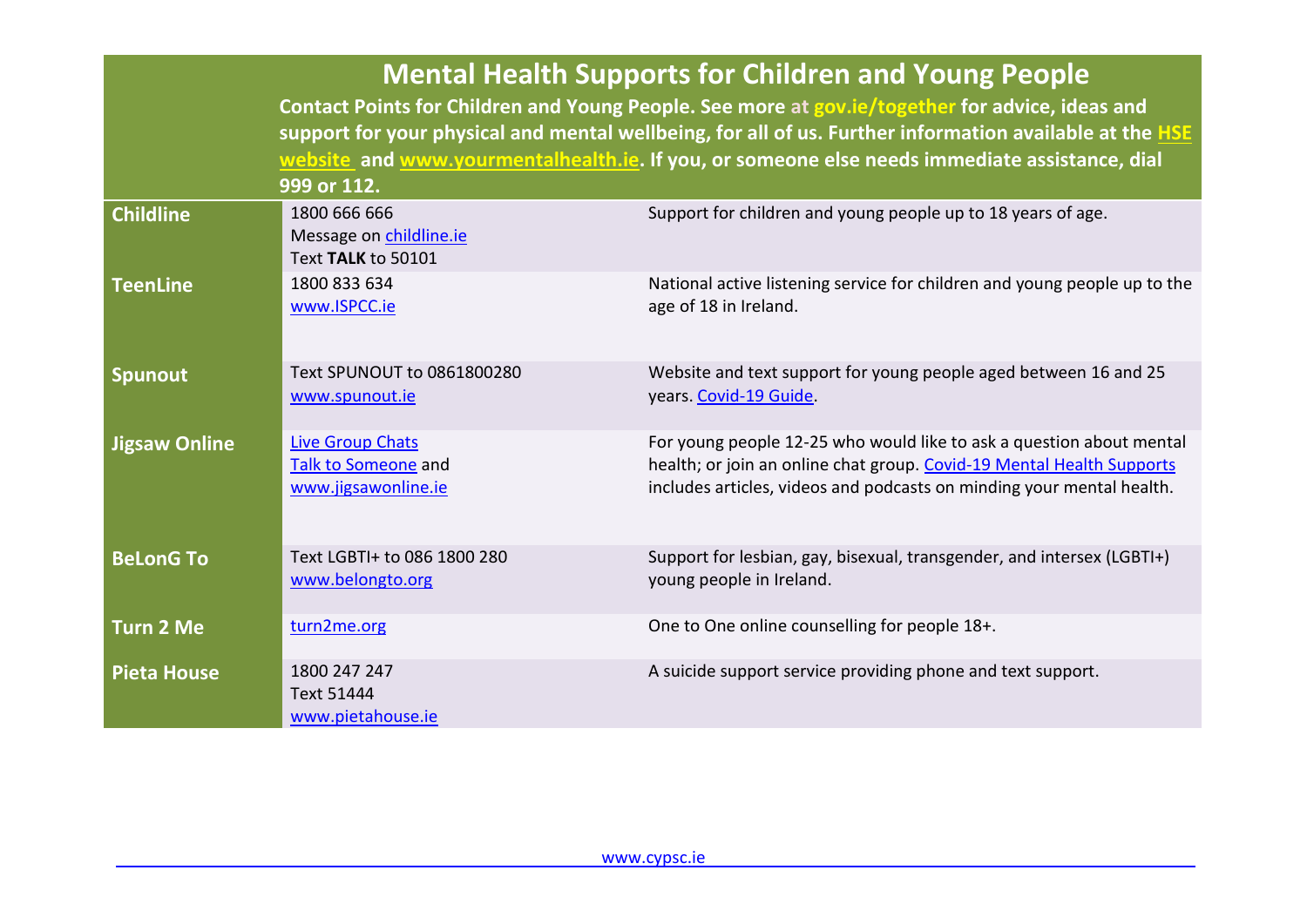# **Learning and Education**

|                       | with reading, writing and understanding health information.  | Schools have moved to an online learning focus and it is important that children and young people<br>have opportunities to continue learning. All students are advised to check out their individual school<br>or college websites. Below are some additional online resources that may be useful for parents or<br>caregivers during this time. Ideas for planning and scheduling at home during school closures can be<br>found here. The Department of Education and Skills can be referred to for further information.<br>For online safety tips and resources go to www. besafeonline.ie. Parents or adults can contact the<br>National Adult Literacy Agency on 1800 20 20 65 for support with learning ideas for kids, or help |                                                                                                                                                                         |
|-----------------------|--------------------------------------------------------------|---------------------------------------------------------------------------------------------------------------------------------------------------------------------------------------------------------------------------------------------------------------------------------------------------------------------------------------------------------------------------------------------------------------------------------------------------------------------------------------------------------------------------------------------------------------------------------------------------------------------------------------------------------------------------------------------------------------------------------------|-------------------------------------------------------------------------------------------------------------------------------------------------------------------------|
| <b>Pre-School</b>     | Early Childhood Ireland ECI                                  | <b>Early Childhood Ireland</b>                                                                                                                                                                                                                                                                                                                                                                                                                                                                                                                                                                                                                                                                                                        | ECI is providing information and<br>support in relation to Covid-19 to its<br>members                                                                                   |
|                       | <b>National Council for Curriculum</b><br>Assessment (NCCA). | Aistear - Early Childhood Framework                                                                                                                                                                                                                                                                                                                                                                                                                                                                                                                                                                                                                                                                                                   | Support Materials for parents of<br>babies (birth-18 months) and<br>preschool children (2 1/2 - 6). Some of<br>these tip sheets are available in<br>different languages |
|                       | <b>County Childcare Committees</b>                           | <b>Fingal County Childcare</b><br><b>Dublin City Childcare</b><br><b>South Dublin Childcare</b><br>Dun Laoghaire Rathdown Childcare                                                                                                                                                                                                                                                                                                                                                                                                                                                                                                                                                                                                   | CCCs are committed and available to<br>provide support and advise to early<br>years providers, parents and child-<br>minders                                            |
| <b>Primary School</b> | Help My Kid Learn                                            | helpmykidlearn                                                                                                                                                                                                                                                                                                                                                                                                                                                                                                                                                                                                                                                                                                                        | To support 0-12 year olds to learn by<br>age.                                                                                                                           |
|                       | <b>RTE</b>                                                   | rte.ie/learn                                                                                                                                                                                                                                                                                                                                                                                                                                                                                                                                                                                                                                                                                                                          | Virtual classroom for primary school<br>children                                                                                                                        |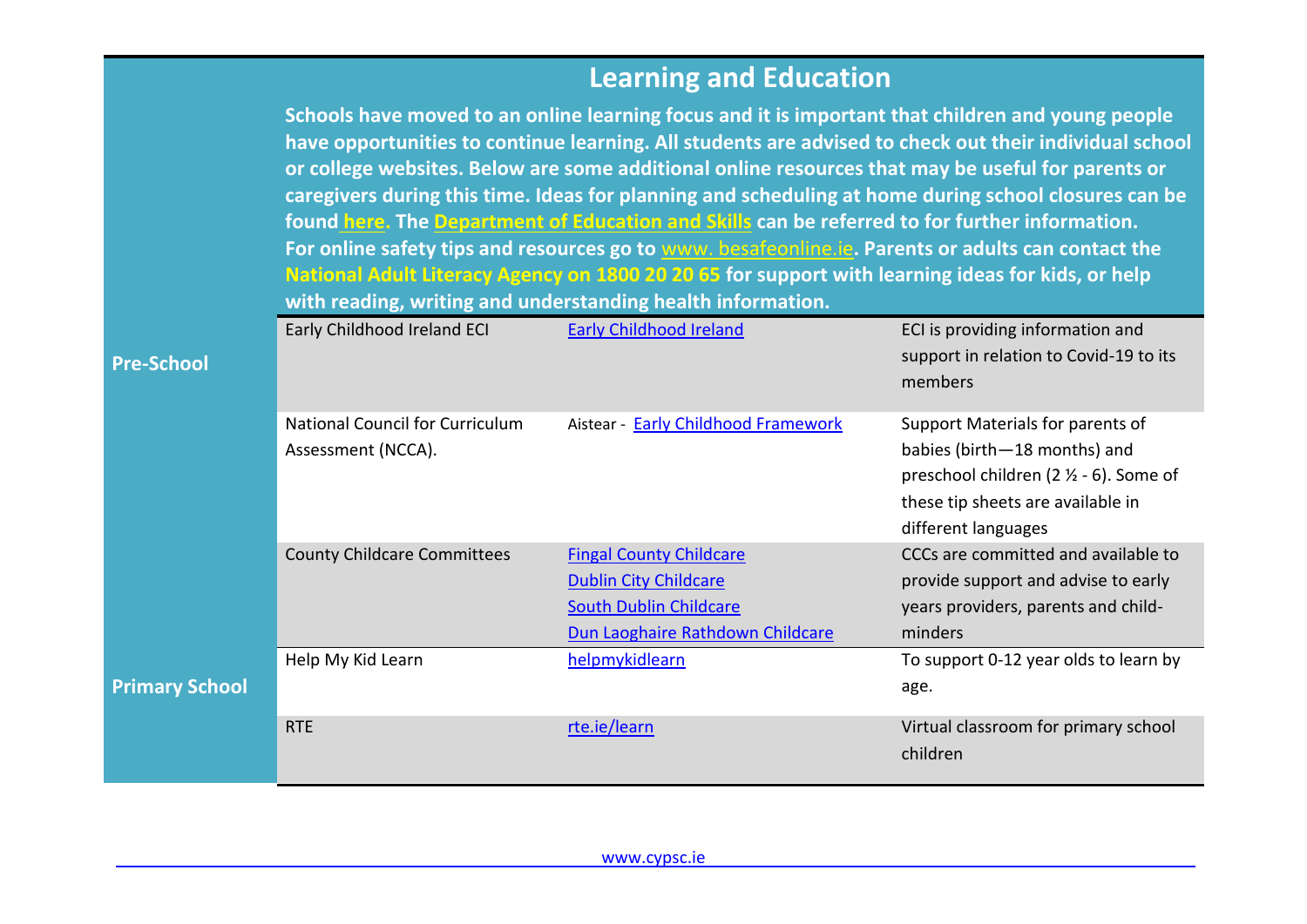|                                                 | National Parents' Council -<br><b>Primary Links</b> | Ph: 01 887 4034 or<br>E: info@npc.ie<br><b>National Parents Council - Primary</b>      | A confidential service available to all<br>parents of children in pre-school and<br>primary school. Including e.g Learning<br>at Home, Internet Safety<br>and Friendships and Relationships |
|-------------------------------------------------|-----------------------------------------------------|----------------------------------------------------------------------------------------|---------------------------------------------------------------------------------------------------------------------------------------------------------------------------------------------|
| <b>Post-primary/</b><br><b>Secondary School</b> | National Parents' Council -<br>Post-Primary Links   | Ph: 01 862 3346<br>E: manager@npcpp.ie<br><b>National Parents Council Post-Primary</b> | The NPC Post Primary is the voice of,<br>and advocate for, all parents and<br>guardians of young people in post-<br>primary education.                                                      |
| Combined                                        | Studyclix                                           | studyclix                                                                              | For Junior and Leaving Cert Exam<br>Students revision and subjects.                                                                                                                         |
| <b>resources</b>                                | Scoilnet                                            | <b>Scoilnet</b>                                                                        | DES official portal for Irish education.<br>Useful resources for primary and<br>secondary school students to access<br>curriculum support                                                   |
| <b>Third Level</b>                              | <b>National Council for Special</b><br>Education    | <b>NCSE</b>                                                                            | Online resources for home learning<br>during the Covid 19 restrictions                                                                                                                      |
|                                                 | The Union of Students in Ireland                    | <b>USI</b>                                                                             | Covid 19 response information.<br>Includes tips for learning on line,<br>advice for overseas students,<br>information on income and<br>accommodation                                        |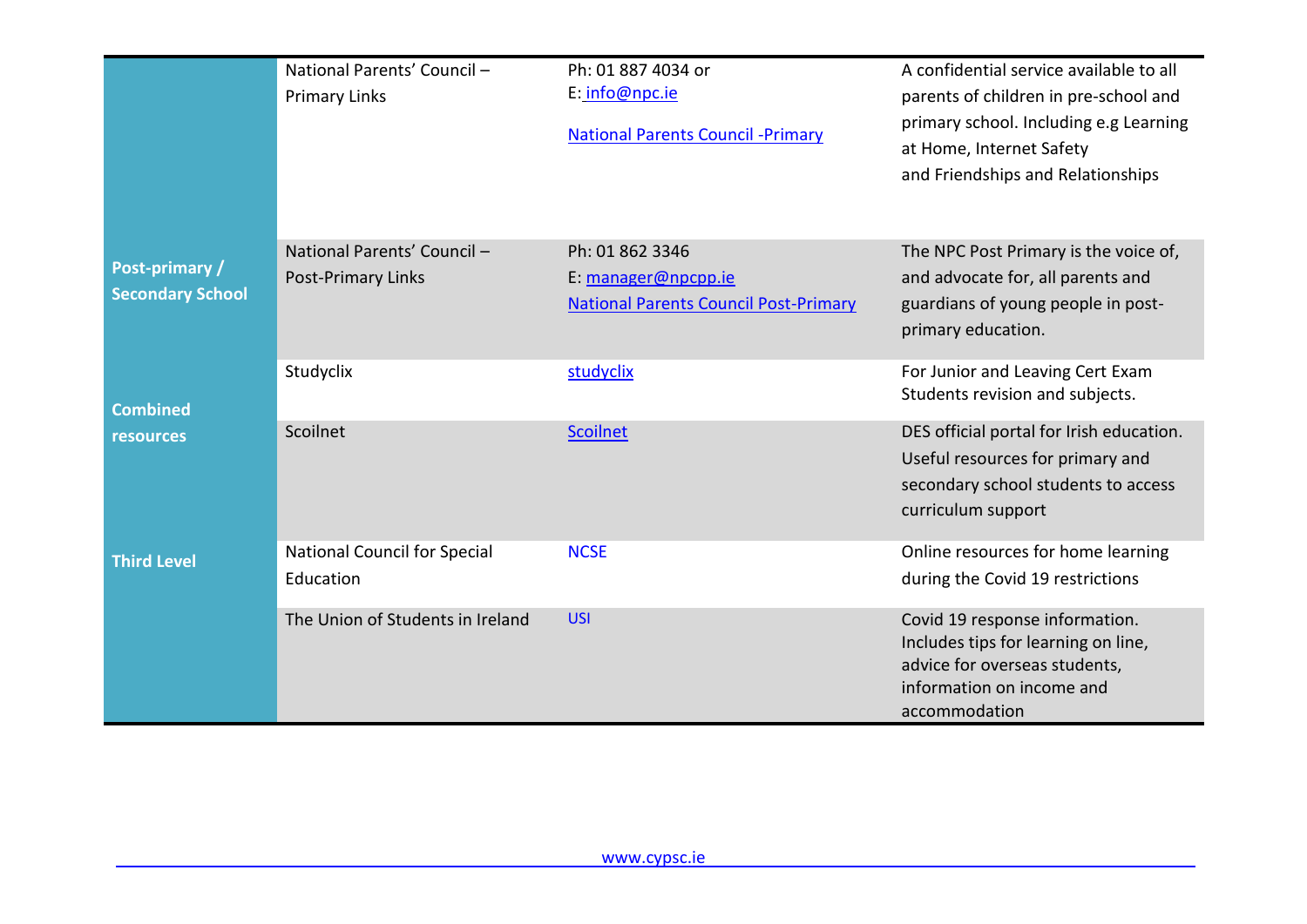|                                                                      | <b>Keeping Children Safe &amp; Protected</b>                         |                                                                                                                                                                                                                                                                 |                                                                                                                                 |
|----------------------------------------------------------------------|----------------------------------------------------------------------|-----------------------------------------------------------------------------------------------------------------------------------------------------------------------------------------------------------------------------------------------------------------|---------------------------------------------------------------------------------------------------------------------------------|
|                                                                      | the Dublin Rape Crisis Centre on 1800 77 8888                        | This is a stressful time and you may have concerns about your safety, or the safety of someone<br>else. The following is a list of resources to help you keep yourself and others safe.<br>Advice and supports are available from Womens Aid on 1800 341 900 or |                                                                                                                                 |
| <b>Child Protection &amp;</b><br>Welfare                             | Tusla, the Child and Family Agency                                   | <b>Tusla</b><br>Report a concern for a child                                                                                                                                                                                                                    | Dedicated State agency responsible for<br>improving wellbeing and outcomes for<br>children                                      |
| <b>Family Supports</b>                                               | <b>Family Resource Centres</b>                                       | <b>Family Resource Centres</b>                                                                                                                                                                                                                                  | Information, advice and support to<br>target groups and families, counselling,<br>personal development & education<br>supports. |
| <b>Crime &amp; Crime</b><br><b>Prevention</b>                        | An Garda Síochána                                                    | An Garda Síochána<br><b>Contact your local Garda Station</b>                                                                                                                                                                                                    | Irelands National police and security<br>force<br>In an emergency always call 999/112                                           |
| <b>Domestic, Sexual</b><br>& Gender Based<br><b>Violence Support</b> | Tusla, Domestic, Sexual and<br><b>Gender Based Violence Services</b> | <b>DSGBV Services and Supports</b>                                                                                                                                                                                                                              | List of services and supports in Dublin,<br>Wicklow and Kildare for children and<br>women experiencing domestic abuse.          |
| <b>Advocacy &amp;</b><br><b>Information</b><br><b>Supports</b>       | <b>Citizen Information Board</b>                                     | <b>Citizen Information Board</b>                                                                                                                                                                                                                                | Responsible for supporting the provision<br>of information, advice and advocacy on<br>social services                           |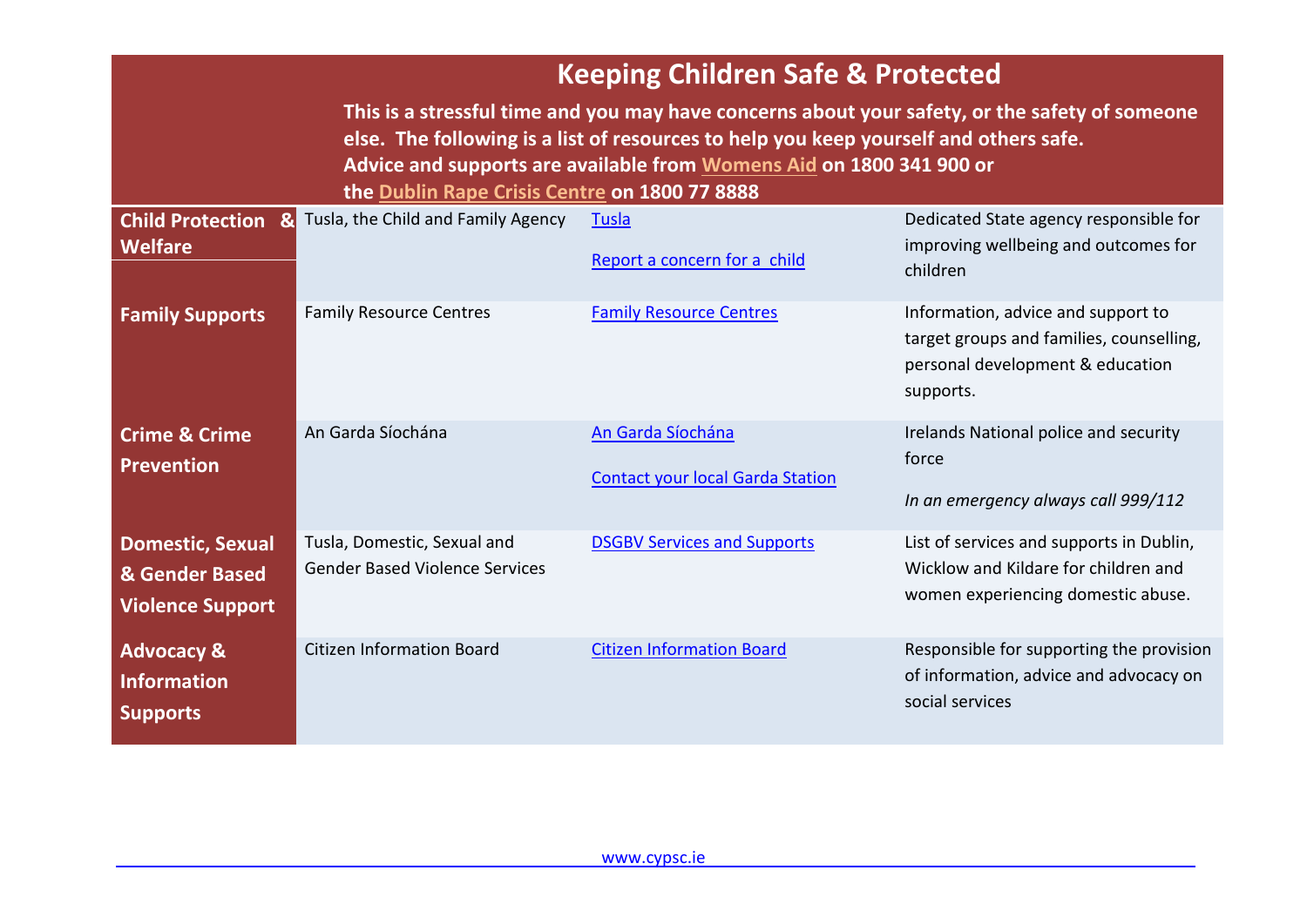|                                                      | <b>Economic Security</b><br>Covid-19 has disrupted many families and business' lives. The government has established a                                                          |                                                                           |                                                                                                                           |  |
|------------------------------------------------------|---------------------------------------------------------------------------------------------------------------------------------------------------------------------------------|---------------------------------------------------------------------------|---------------------------------------------------------------------------------------------------------------------------|--|
|                                                      | range of measures to try to support those most impacted in the short term. Below is a list of<br>supports and services for information on income, housing and social inclusion. |                                                                           |                                                                                                                           |  |
|                                                      | Department of Employment<br><b>Affairs and Social Protection</b>                                                                                                                | <b>Department of Employment</b><br><b>Affairs &amp; Social Protection</b> | Information for employers, employees and<br>the self-employed.                                                            |  |
| <b>Employment and</b><br><b>Social Welfare &amp;</b> |                                                                                                                                                                                 | mywelfare.ie/ COVID 19 services                                           | Services and payments for people affected<br>by COVID-19                                                                  |  |
| <b>Supports</b>                                      | Commission for Regulation of<br><b>Utilities CRU</b>                                                                                                                            | <b>Commission for Regulation of</b><br><b>Utilities</b>                   | CRU is Ireland's Independent energy and<br>water regulator with a range of economic,<br>customer care & safety functions. |  |
|                                                      | Department of Housing, Planning<br>and Local Government                                                                                                                         | <b>Department of Housing, Planning</b><br>& Local Government              | Information for housing, planning and local<br>government.                                                                |  |
|                                                      | Irish Local Development Network                                                                                                                                                 | <b>Local Development Companies</b>                                        | LDCs are supporting communities and families<br>to respond in practical ways to the impact of the<br>Covid-19 pandemic.   |  |
|                                                      | <b>Dublin Partnership Companies</b>                                                                                                                                             |                                                                           |                                                                                                                           |  |
|                                                      | <b>Ballyfermot Chapelizod Partnership</b>                                                                                                                                       |                                                                           | <b>Fingal Leader Partnership</b>                                                                                          |  |
|                                                      | 01 623 5612                                                                                                                                                                     | 01 808 4150                                                               |                                                                                                                           |  |
|                                                      | <b>Dublin South City Partnership</b><br>01 473 2196                                                                                                                             | Empower<br>01 820 9550                                                    |                                                                                                                           |  |
| <b>Dublin City Community Co-op</b>                   |                                                                                                                                                                                 |                                                                           | <b>South Dublin County Partnership</b>                                                                                    |  |
|                                                      | 01 855 7015<br>01 464 9300                                                                                                                                                      |                                                                           |                                                                                                                           |  |
|                                                      | Dublin North West Area Partnership                                                                                                                                              |                                                                           | <b>Southside Partnership DLR</b>                                                                                          |  |
|                                                      | 01 836 1666<br><b>Northside Partnership</b><br>01 848 5630                                                                                                                      | 01 706 0100                                                               |                                                                                                                           |  |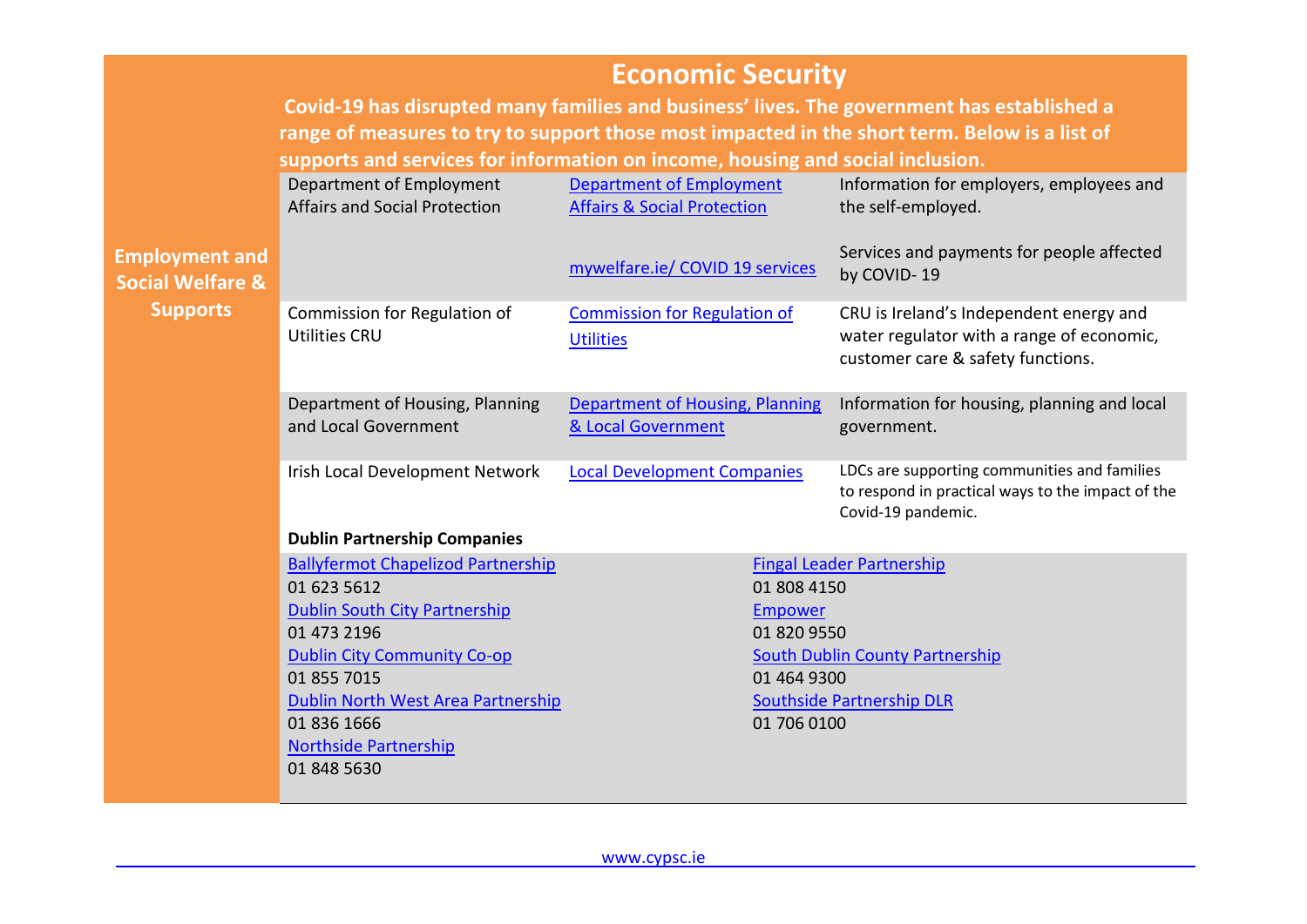| Housing, and<br><b>Homelessness</b> | <b>Residential Tenancies Board</b>                                                          | 0818 30 30 37<br>01 702 8100<br><b>Residential Tenancies Board</b>                                                                                            | RTB provide high-quality information to<br>tenants & landlords as well as to the general<br>public on the rights and obligations, in terms<br>of both living & providing accommodation in<br>the rental sector                                                                      |
|-------------------------------------|---------------------------------------------------------------------------------------------|---------------------------------------------------------------------------------------------------------------------------------------------------------------|-------------------------------------------------------------------------------------------------------------------------------------------------------------------------------------------------------------------------------------------------------------------------------------|
|                                     | Dublin Region Homeless Executive                                                            | DRHE 1800 707 707<br><b>Dublin Region Homeless</b><br><b>Executive</b>                                                                                        | DRHE is provided by Dublin City Council as<br>the lead statutory local authority in the<br>response to homelessness in Dublin and<br>adopts a shared service approach across<br>South Dublin County Council, Fingal County<br>Council and Dún Laoghaire-Rathdown<br>County Council. |
|                                     | <b>Homeless Services in Dublin</b><br>responding to the needs of<br>communities they serve. | <b>Threshold</b><br>1800 454 454<br><b>Peter McVerry Trust</b><br>01 823 8770<br><b>The Salvation Army</b><br>01 8743762<br><b>Dublin Simon</b><br>01 8720185 | <b>FOCUS Ireland</b><br>01 881 5900<br><b>St Vincent De Paul</b><br>01 8848200<br><b>Respond Housing</b><br>01 808 7700                                                                                                                                                             |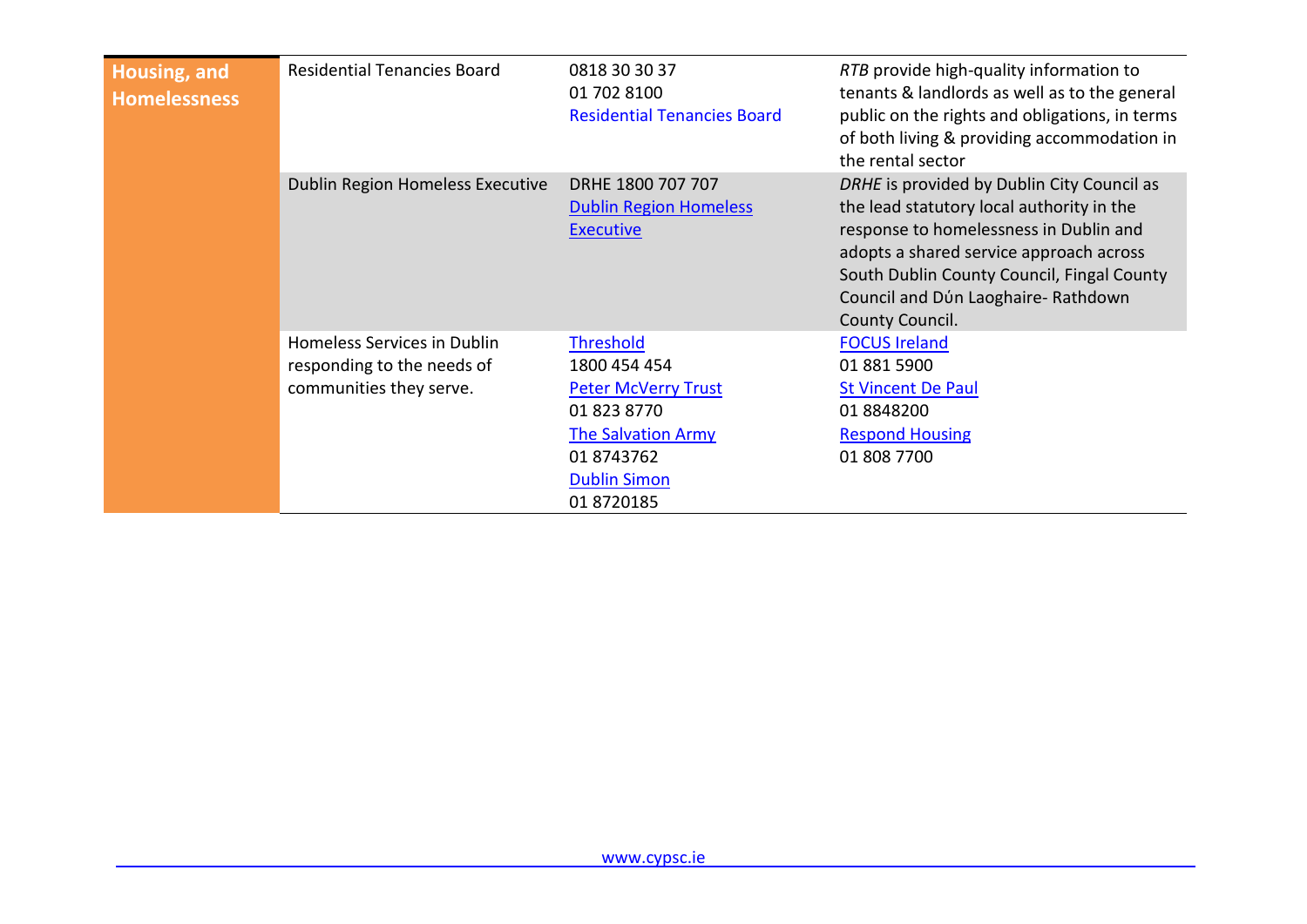## **Connected and Respected**

**While we have all had to adjust to restrictions on our freedom of movement during this crisis, it's important that children's fundamental rights, social participation, connectedness and diversity is still respected and supported. The organisations below can support children, young people and their caregivers in a range of ways.**

| <b>Children's Rights</b> | Children's Rights Alliance                | 01 9020494<br>E: help@childrensrights.ie<br><b>Childrens Rights</b>                   | Free legal information helpline and advice clinics for<br>children, young people, their families and those who<br>work with them.                                                                                                                                                               |
|--------------------------|-------------------------------------------|---------------------------------------------------------------------------------------|-------------------------------------------------------------------------------------------------------------------------------------------------------------------------------------------------------------------------------------------------------------------------------------------------|
|                          | Ombudsman for Children's<br>Office        | 1800 202040<br><b>Ombudsman for Children</b>                                          | The OCO investigates complaints about services<br>provided to children and young people by public<br>organisations. Hosting a social media competition in<br>April 2020 for children to tell the OCO how the<br>lockdown is affecting rights every day, see #whatimiss                          |
|                          | <b>Empowering Young People</b><br>in Care | 01-8727661 (general)<br>01-9631272 (advocacy)<br>E: info@epiconline.ie<br><b>EPIC</b> | National service advocating for the rights of children<br>and young adults in the state care and aftercare<br>system, enabling their voice to influence positive<br>change. New advocacy phone service open Tues &<br>Thursdays, 2pm to 4pm on 01-9631272                                       |
|                          | <b>Migrant Rights Center</b><br>Ireland   | 01-8897570<br>E: info@mrci.ie<br><b>Migrants Rights</b>                               | Offers a virtual drop in center to protect the rights of<br>and to empower people including parents & young<br>people who are migrants to Ireland. Deals with<br>employment, immigration & social welfare related<br>queries and more. Open Mon to Fri from 10am to<br>1pm and from 2pm to 4pm. |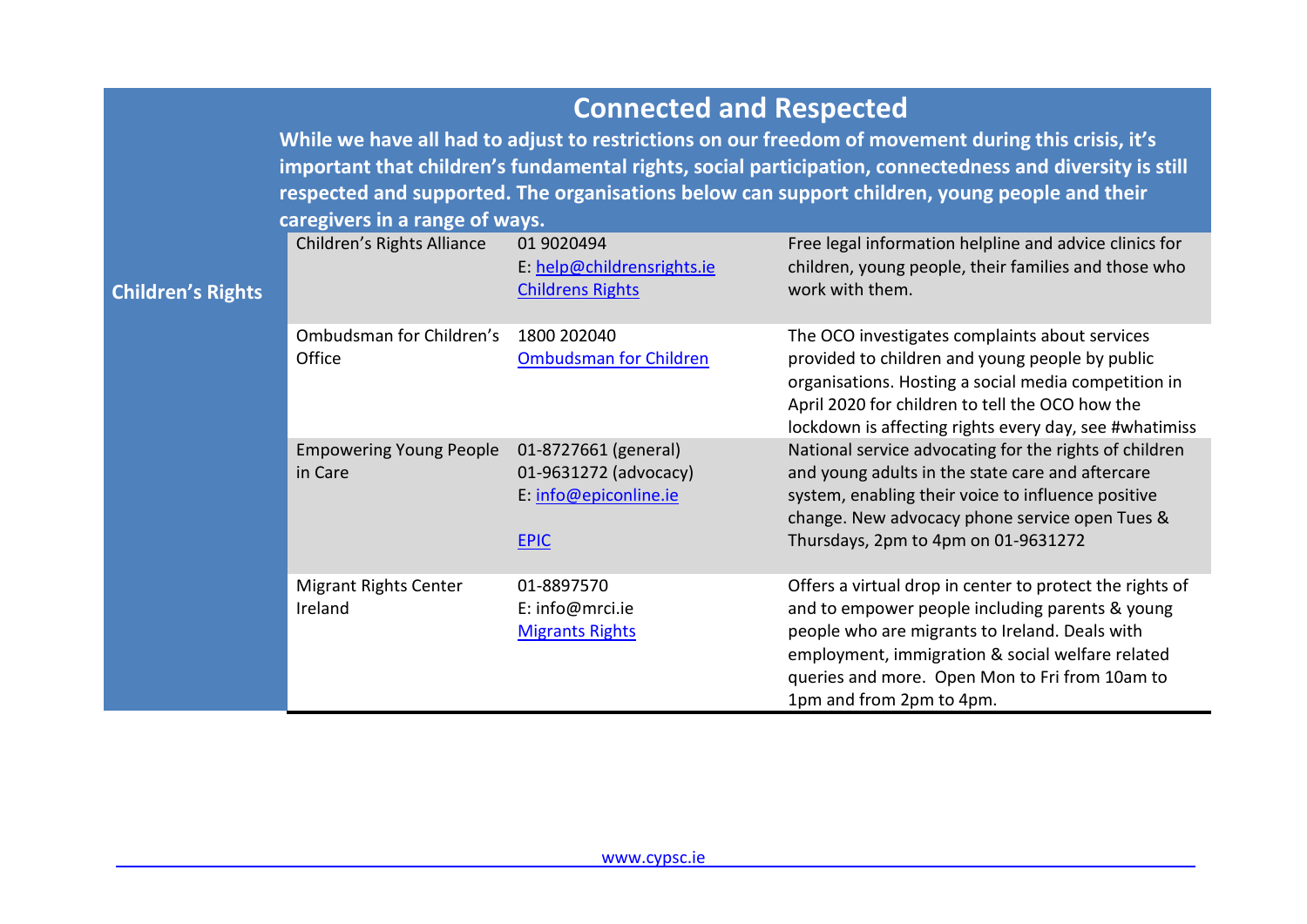| <b>Parenting Support</b> | The Parent-Child relationship is one of the key ways in which children and young people feel connected to their family<br>and respected in their home. However parenting through this pandemic is a stressful time for many parents who are<br>adjusting to significant changes in work, income and childcare and perhaps financial and relationship difficulties, illness<br>and family bereavement. The services below offer an excellent range of supports to parents to keep their parent-child<br>relationship supportive, positive and connected. |                                                                                                                                     |                                                                                                                                                                                                                                                           |  |
|--------------------------|---------------------------------------------------------------------------------------------------------------------------------------------------------------------------------------------------------------------------------------------------------------------------------------------------------------------------------------------------------------------------------------------------------------------------------------------------------------------------------------------------------------------------------------------------------|-------------------------------------------------------------------------------------------------------------------------------------|-----------------------------------------------------------------------------------------------------------------------------------------------------------------------------------------------------------------------------------------------------------|--|
|                          | Parentline                                                                                                                                                                                                                                                                                                                                                                                                                                                                                                                                              | LoCall 1890 927 277 or<br>01 8733500<br>Parentline                                                                                  | Confidential, free helpline for parents which offers<br>support, guidance and information on all aspects of<br>parenting. Open Mon-Thurs 10am to 9pm and<br>Fridays 10am to 4pm.                                                                          |  |
|                          | <b>Barnardos</b>                                                                                                                                                                                                                                                                                                                                                                                                                                                                                                                                        | 1800 910 123<br>E: parentsupport@barnardos.ie.<br>www.barnardos.ie<br>Bereavement: 01-4732110<br>Post Adoption Support: 01 454 6388 | Support and advice to parents on a range of parenting<br>related issues. Childhood bereavement helpline open<br>Tues & Thurs 10am - 12pm. Post- adoption and<br>fostering helpline open Monday to Thurs 10am to 12pm.                                     |  |
|                          | <b>Tusla Family Support</b>                                                                                                                                                                                                                                                                                                                                                                                                                                                                                                                             | <b>Tusla Family Support</b><br><b>Tusla Parenting 24 Seven</b>                                                                      | Contact numbers per region on website under<br>'family support' and a range of support services for<br>families experiencing difficulties.<br>Parenting 24 Seven, key message on what works<br>best for children & families at different ages &<br>stages |  |
|                          | One Family                                                                                                                                                                                                                                                                                                                                                                                                                                                                                                                                              | 01-6629212 or 1890662212<br>E: support@onefamily.ie<br><b>One Family</b>                                                            | Supports for parents who are parenting alone,<br>separated or in blended families. Website includes<br>'how to manage Access/Contact visits in your family<br>during the Corona Virus' & more.                                                            |  |
|                          | Treoir                                                                                                                                                                                                                                                                                                                                                                                                                                                                                                                                                  | 01 6700 120<br><b>Treoir</b>                                                                                                        | Website addresses challenges for separated parents<br>& shared parenting during the Corona virus                                                                                                                                                          |  |
|                          | Law Society of Ireland                                                                                                                                                                                                                                                                                                                                                                                                                                                                                                                                  | <b>Family Law Committee Guidelines</b>                                                                                              | Guidelines provided for separated parents during<br>the Corona Virus Restrictions                                                                                                                                                                         |  |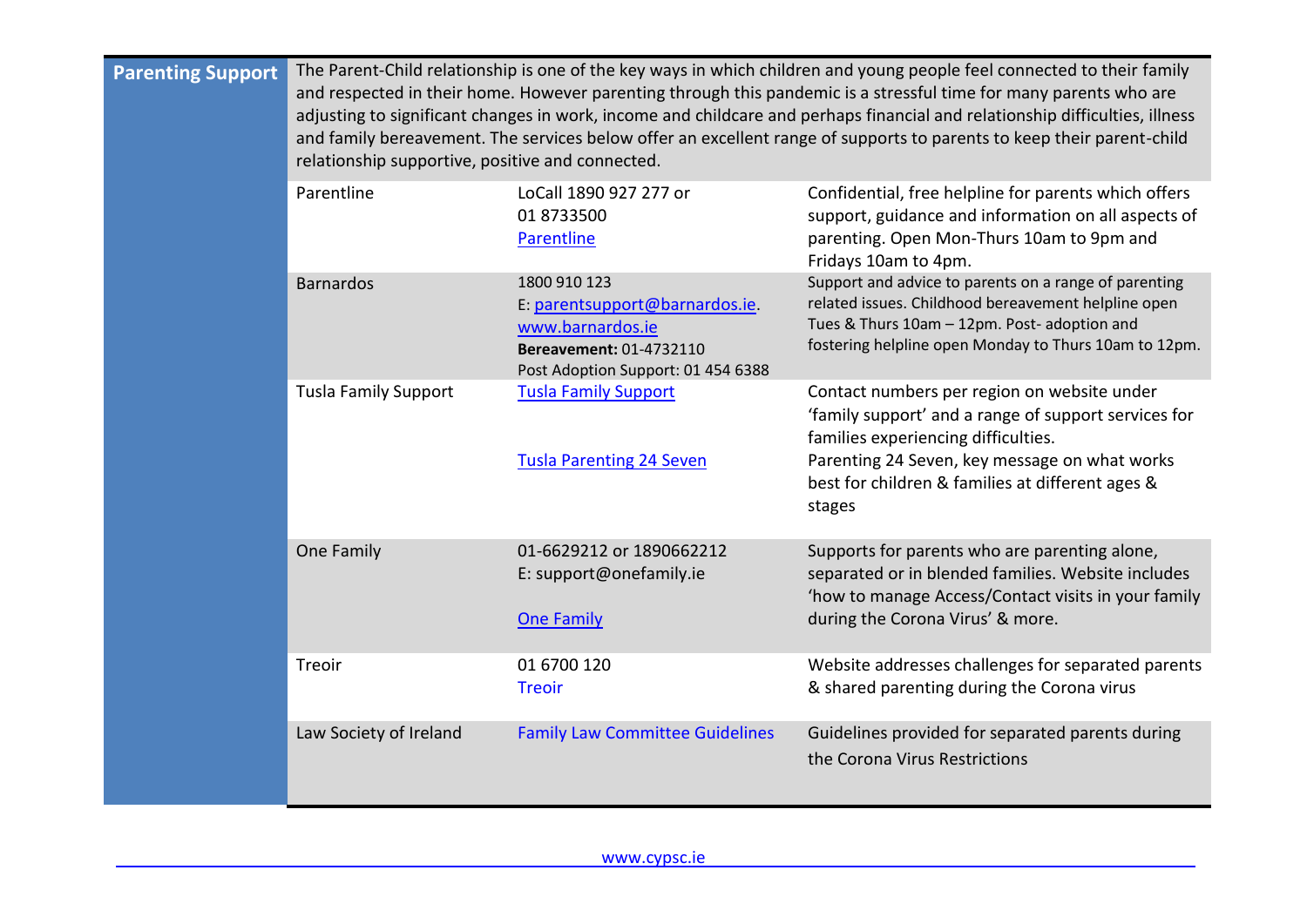| <b>Diversity</b>  | Life during the Coronavirus can be even more challenging for children and young people who belong to a minority<br>population, such as people with physical and intellectual disabilities, Traveller and Roma, refugees and asylum seekers<br>or the LGBTI community. Here are some great support services that can provide tailored advice during this time. |                                                                                                                                      |                                                                                                                                                                                                                                                                                                                                                                                                 |
|-------------------|---------------------------------------------------------------------------------------------------------------------------------------------------------------------------------------------------------------------------------------------------------------------------------------------------------------------------------------------------------------|--------------------------------------------------------------------------------------------------------------------------------------|-------------------------------------------------------------------------------------------------------------------------------------------------------------------------------------------------------------------------------------------------------------------------------------------------------------------------------------------------------------------------------------------------|
| <b>LGBT</b>       | <b>LGBT Ireland</b>                                                                                                                                                                                                                                                                                                                                           | 1890 929539<br>E: info@lgbt.ie<br><b>LGBT Ireland</b>                                                                                | National confidential listening and helpline support<br>for Lesbian, Gay, Bisexual and Transgender people<br>and their families and friends.                                                                                                                                                                                                                                                    |
|                   | <b>Belong To</b>                                                                                                                                                                                                                                                                                                                                              | 01-6706223<br>E: info@belongto.org<br><b>Belong To</b>                                                                               | Open Mon-Fri from 9am to 5pm to support and<br>provide information for LGBTI+ young people                                                                                                                                                                                                                                                                                                      |
| <b>Travellers</b> | <b>Exchange House Ireland</b><br><b>Pavee Point Travellers</b><br>Centre                                                                                                                                                                                                                                                                                      | 01-8721094<br>E: info@exchangehouse.ie<br><b>Exchange House</b><br>086-4169042 (if urgent)<br>E: info@pavee.ie<br><b>Pavee Point</b> | National Travellers service organisation offering<br>counselling support to Travellers about the Corona<br>Virus, housing, mental health, social welfare and<br>other issues. Line open 7 days a week, 9am to 5pm<br>National voluntary organisation for Travellers and<br>Roma. Providing COVID-19 information and<br>resources for the Traveller community, including<br>social media videos. |
| <b>Roma</b>       | Information line for Roma<br><b>Families</b>                                                                                                                                                                                                                                                                                                                  | 087 126 4606<br>Monday to Friday,<br>9am until 5pm                                                                                   | Information for Roma Families re Covid19 available<br>in English, Romanian and Romanes also                                                                                                                                                                                                                                                                                                     |
| <b>Disability</b> | <b>Disability Federation</b><br>Ireland                                                                                                                                                                                                                                                                                                                       | 01-4547978<br>E: info@disability-federation.ie<br><b>Disability Federation of Ireland</b>                                            | National voluntary services advocating the rights of<br>people with disabilities. Useful Frequently Asked<br>Questions for disability services on home page re:<br>service provision in time of COVID-19. Recommend<br>all people with disabilities prepare a health<br>passport in case of medical care need.                                                                                  |